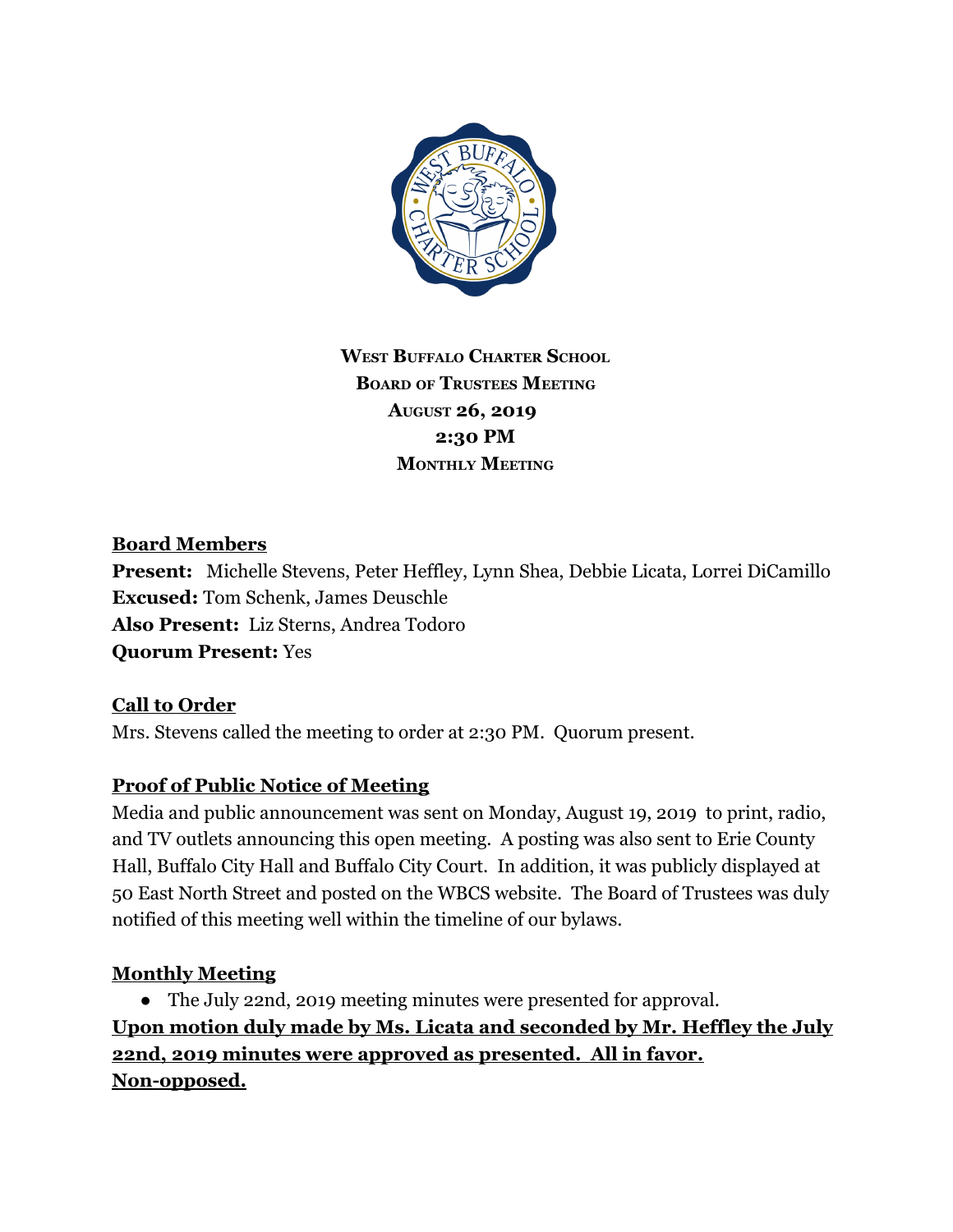# **Financial Report**

Mrs. Sterns presented the financial reports for the period ending July 31st, 2019 (a copy is attached hereto and made a part hereof).

**Upon motion duly made by Mr. Heffley and seconded by Mrs. Shea, the July 31st, 2019 financials were approved as presented. All in favor. Non-opposed.**

**Upon motion duly made by Ms. Licata and seconded by Mrs. Shea, the Allied Mechanical contract was approved as presented. All in favor. Non-opposed.**

**Upon motion duly made by Mrs. Shea and seconded by Mr. Heffley, the Bison Elevator annual contract was approved as presented. All in favor. Non-opposed.**

● Discussion regarding employee health benefits and payroll companies.

# **School Leader Report**

Mrs. Todoro presented the School Leader report (a copy is attached hereto and made a part hereof).

- Mrs. Todoro presented information regarding the upcoming visit by SED October 22nd and 23rd. When the exact day and time is determined, Mrs. Todoro will let the BoT know when they will meet with members of the committee.
- Mrs. Todoro discussed the process of writing the charter renewal.
- Discussion pertaining to the recent donation of 4000 books for the newly created Learning Commons in the lower level of the building.

**Upon motion duly made by Mrs. Shea and seconded by Mrs. DiCamillo, the Safety Plan was approved as presented. All in favor. Non-opposed.**